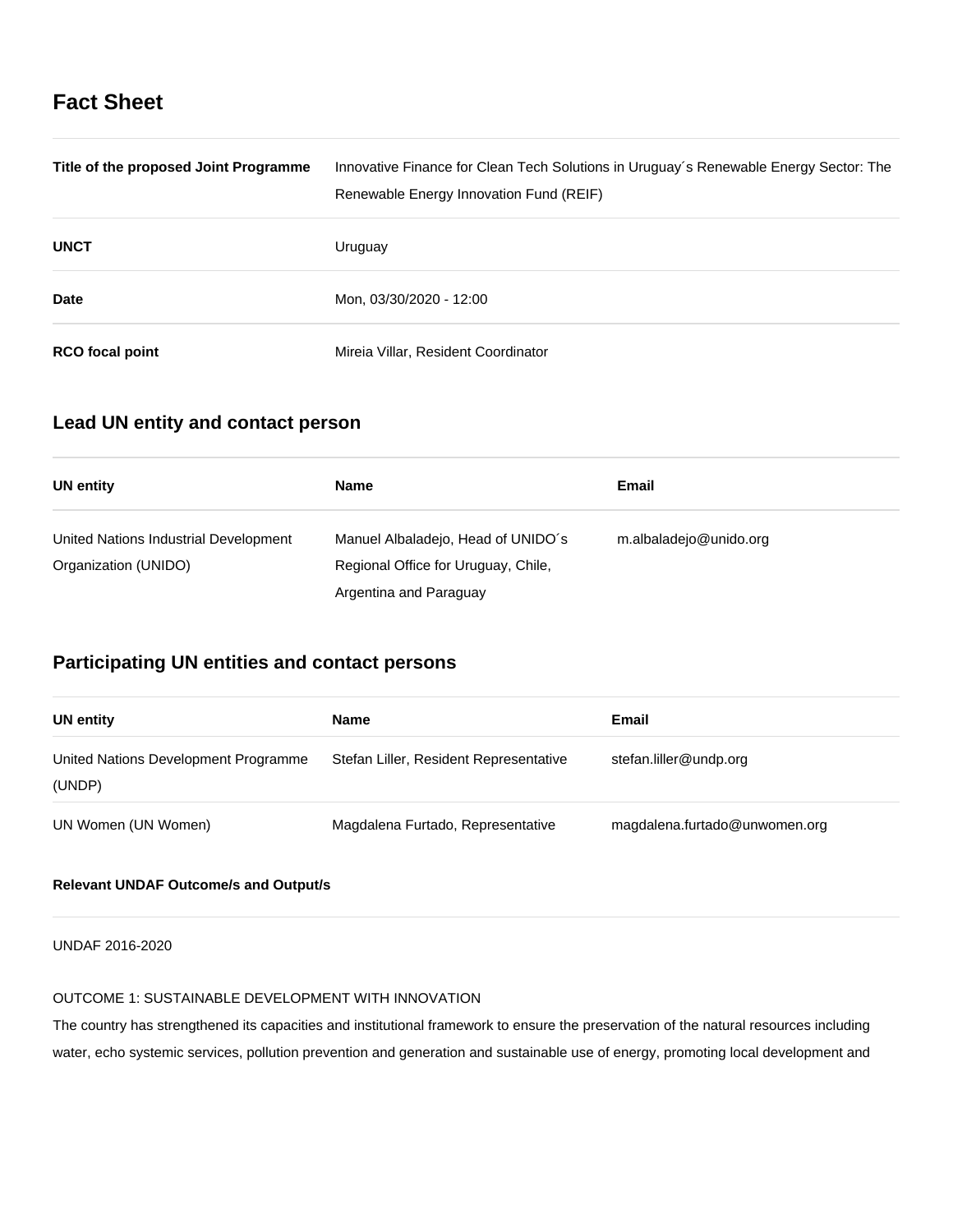creation of livelihoods.

Sustainable Development with Innovation / Effect 1.2 / Product 2. Development and Innovation total expenditures as percentage of GDP; Product 3. Researchers as percentage of EAP; Product 4. Percentage of companies that carry out innovation activities; Product 5 Number of public organizations and inter-institutional mechanisms supported for the implementation of national policies, strategies and legislation for the development of agricultural production and sustainable resource management.

Sustainable Development with Innovation / Effect 1.3 / Product 2. Emission Intensity of CO2of the energy sector (grams CO2/ USD GDP).

### OUTCOME 2: INCLUSIVE AND EGALITARIAN SOCIAL DEVELOPMENT

The country has strengthened its capacities and institutional framework to ensure the preservation of the natural resources including water, echo systemic services, pollution prevention and generation and sustainable use of energy, promoting local development and creation of livelihoods.

Inclusive and egalitarian social development / Effect 2.1 / Poverty gaps: women and men. Product 2. Inclusive and egalitarian social development

### OUTCOME 3: DEMOCRATIC DEVELOPMENT

Democratic development based on institutional quality, political decentralization and the exercise of rights / Effect 3.2 / Product 1. Percentage of horizontal, south-south and bilateral cooperation projects offered by Uruguay to Latin American countries and the Caribbean on the total number of projects between countries in the region.

#### **Relevant objective/s from national strategic document/s**

#### NATIONAL DEVELOPMENT STRATEGY 2050

1. Sustainable productive transformation / Environment /

Sustainable productive transformation / Circular Economy /

Sustainable productive transformation / Science and Technology /

3. Transformation of gender relations / Gender equity / Facilitate access to infrastructure, technology, credit and commercialization of women entrepreneurs.

### NATIONAL CLIMATE CHANGE POLICY

\*Improve conditions and inter-institutional articulation for the best-taking advantage of international financing opportunities, technology transfer and capacity building in the framework of the UNFCCC, to support the lines of action and institutions related to this Policy, seeking a more significant impact on mitigation and adaptation to climate change and variability.

\*Promote the reduction of GHG emissions of transport systems, through increased efficiency and combination of energy sources, modes and technologies of lower gas emissions from greenhouse effect, taking advantage of infrastructure, territory, logistics and other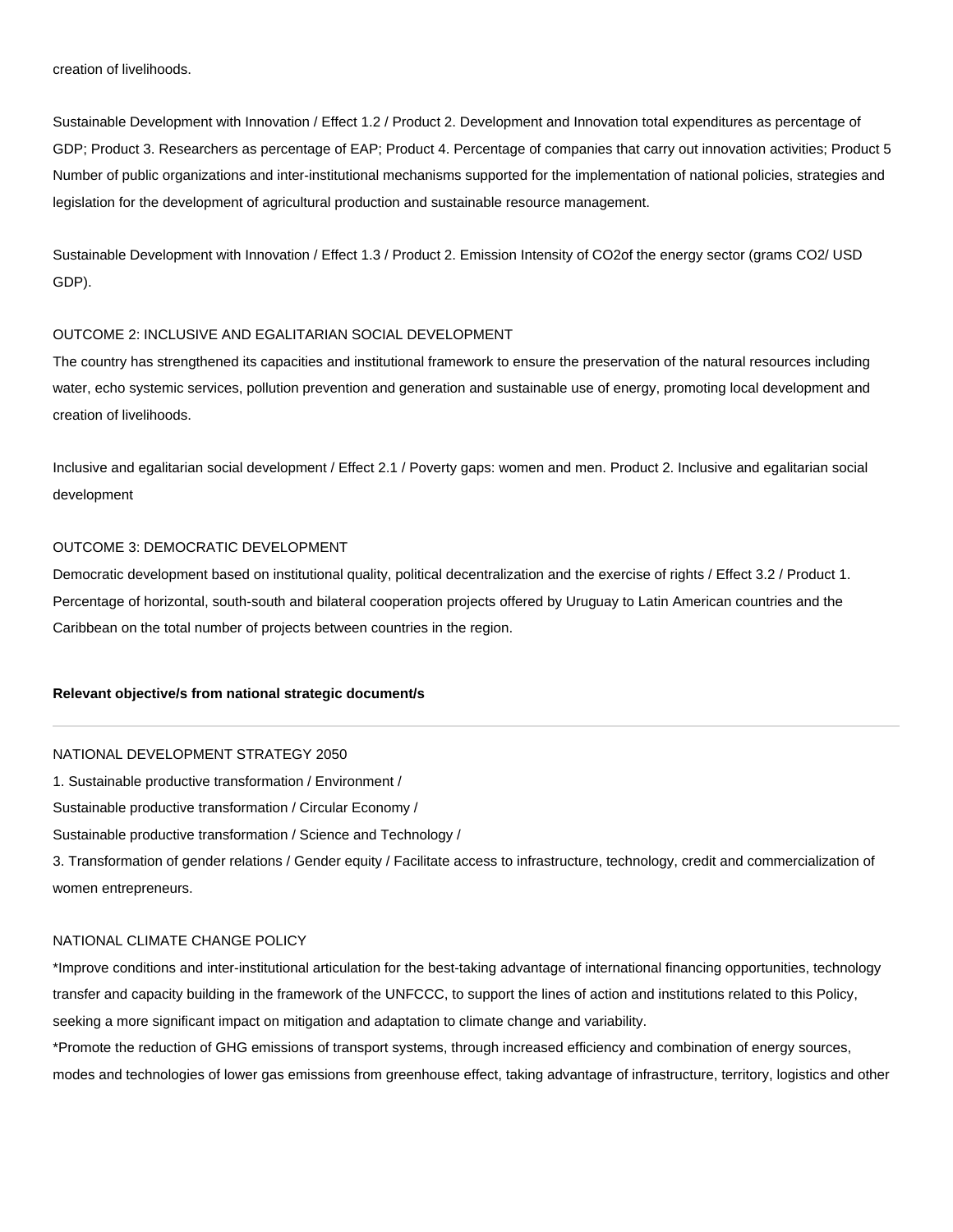favourable conditions.

\*Deepen the diversification of the energy matrix in low-intensity sources of GHG emissions and extend the promotion of efficiency and responsible use of energy.

i. Promote strategies to maintain the participation of renewable energies in the electric energy matrix, in particular through the incorporation of energy storage systems in the variable power source management.

ii. Deepen the participation of renewable energies and other clean sources in the energy matrix.

\*Promote industrial, mining, commercial and service production systems with greater adaptability and resilience to climate change and variability, and with a low carbon development.

#### NATIONAL DETERMINED CONTRIBUTION (NDC)

Energy and transport are among the NDCs' main priorities. On conditional specific means of implementation, a reduction of 29% in CO2 emissions intensity per GDP unit in the Energy sector, including transport, and industrial processes, has been proposed.

Main measures of climate change mitigation in implementation or to be implemented that contribute to the unconditional objectives Energy Sector

•Electric vehicles introduced in public transport: 15 buses and 150 taxis by 2025.

•Electric vehicles introduced in utility fleet: 150 vehicles by 2025.

•First electrical route in Latin America developed, covering the national routes that connect Colonia-Montevideo-Chuy with electric vehicle power systems.

List of the main measures to be implemented that contribute to the achievement of Uruguay's mitigation objectives conditional on specific additional means of implementation.

Energy sector-Transport

•Extension of introduction of electric vehicles in public transport: 110 buses and 550 taxis by 2025.

•Extension of electric vehicles introduced in utility fleet: 900 by 2025.

•Substitution of 5% of the private light vehicle fleet by 2025.

•Extension of the charging grid in the main route axes of the country.

•Fast charging network: installation of fast charging points in direct current.

Main priorities, implementation and support needs, adaptation plans and measures in the face of the adverse effects of climate change. •By 2025, the implementation of a National Energy Adaptation Plan has been formulated, approved and initiated. •By 2025, the electricity matrix has diversified into sources, reducing vulnerabilities from the dependence of climatic factors on hydroelectric generation, with at least 1,700 MW installed from at least three non-traditional sources, and with the option of power accumulation plants electric.

### **SDG targets on which the progress will be accelerated (includes targets from a range of SDGs and development pillars)**

### **Goal 1: End Poverty**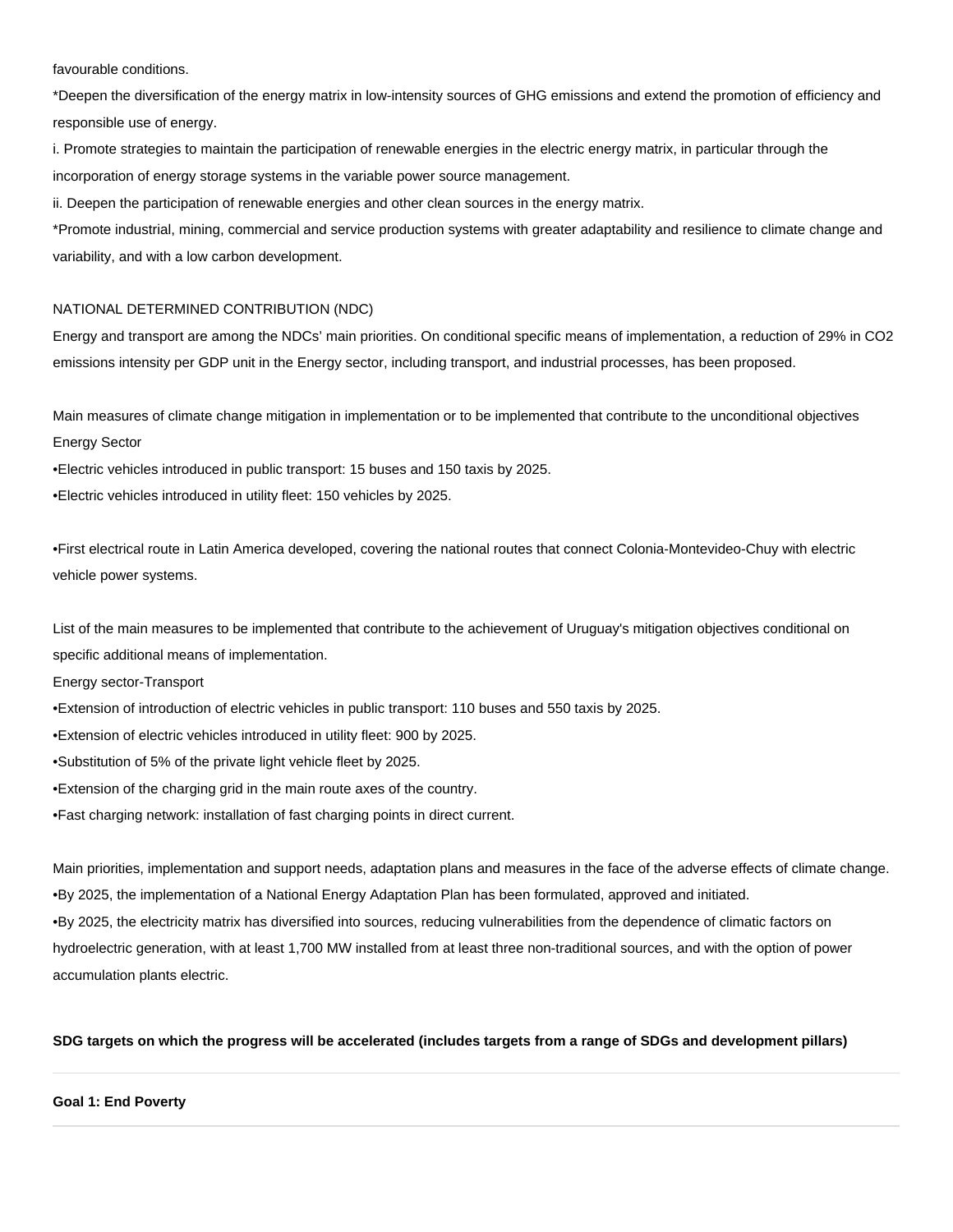| Goal 3: Good Health and Well-Being                     |                |  |  |  |
|--------------------------------------------------------|----------------|--|--|--|
| <b>Goal 4: Quality Education</b>                       |                |  |  |  |
| <b>Goal 5: Gender Equality</b>                         | 5.5            |  |  |  |
|                                                        | 5.a            |  |  |  |
| <b>Goal 6: Clean Water and Sanitation</b>              |                |  |  |  |
| <b>Goal 7: Affordable and Clean Energy</b>             | 7.b            |  |  |  |
| <b>Goal 8: Decent Work and Economic Growth</b>         | 8.2            |  |  |  |
|                                                        | 8.3            |  |  |  |
| Goal 9: Industry, Innovation and Infrastructure        | 9.4            |  |  |  |
| <b>Goal 10: Reduced Inequalities</b>                   |                |  |  |  |
| <b>Goal 11: Sustainable Cities and Communities</b>     | 11.2           |  |  |  |
| <b>Goal 12: Responsible Production and Consumption</b> |                |  |  |  |
| <b>Goal 13: Climate Action</b>                         | 13.2           |  |  |  |
|                                                        | 13.3           |  |  |  |
| Goal 14: Life Below Water                              |                |  |  |  |
| Goal 15: Life On Land                                  |                |  |  |  |
| Goal 16: Peace, Justice and Strong Institutions        |                |  |  |  |
| Goal 17: Partnerships for the Goals                    | 17.3           |  |  |  |
|                                                        | 17.5           |  |  |  |
|                                                        | 17.6           |  |  |  |
|                                                        | 17.14<br>17.16 |  |  |  |
|                                                        |                |  |  |  |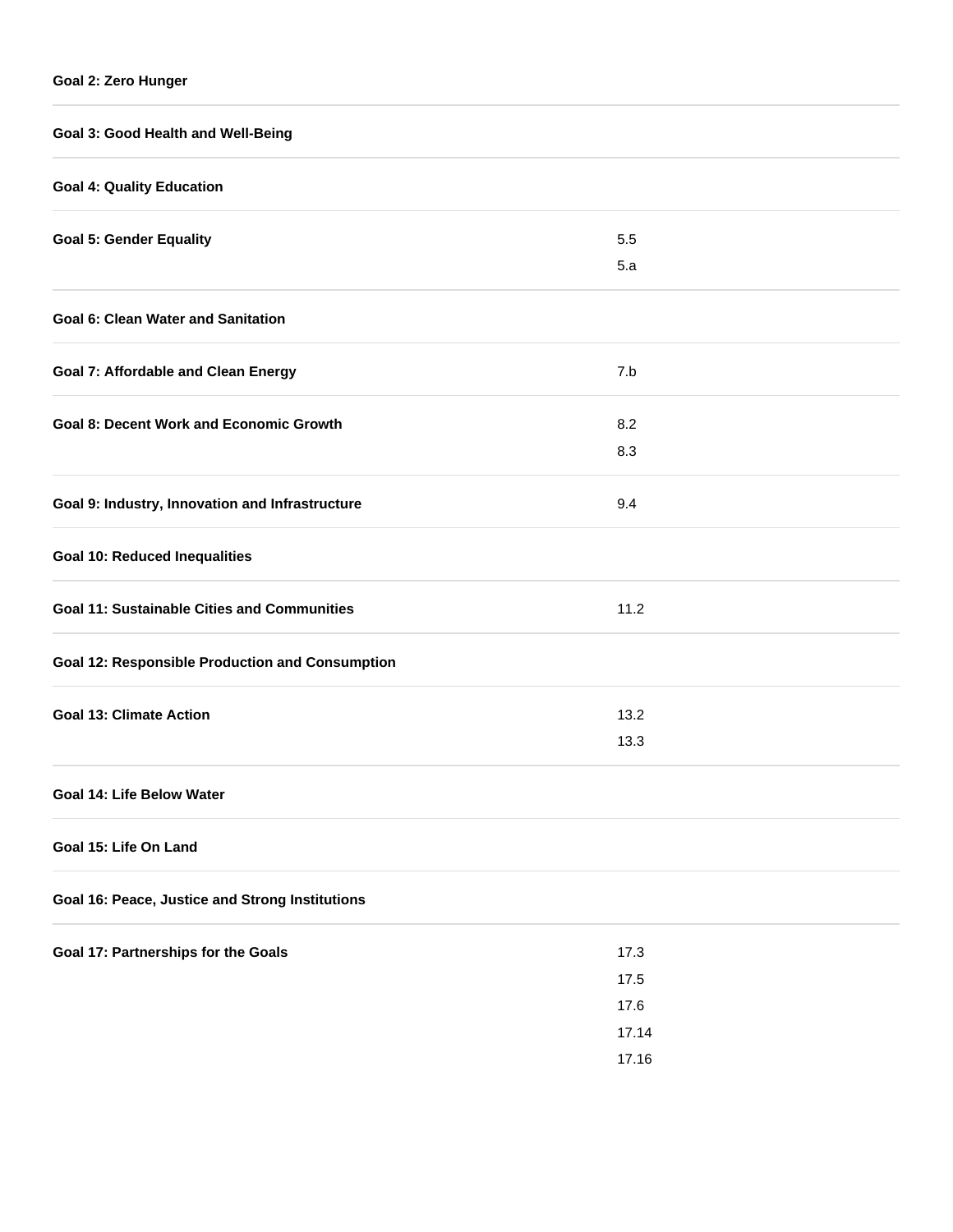## **Self-Assessment**

| The proposal reflects the integrated nature of the SDGs                                                                                                                                                                                                                                                                                                                                                                        | Yes        |  |
|--------------------------------------------------------------------------------------------------------------------------------------------------------------------------------------------------------------------------------------------------------------------------------------------------------------------------------------------------------------------------------------------------------------------------------|------------|--|
| The proposal is based on an inter-agency approach (two or more UN entities<br>involved), with RC coordinating Joint Programme preparation and implementation                                                                                                                                                                                                                                                                   | <b>Yes</b> |  |
| The proposed results are part of the UNDAF and aligned with national SDG<br>priorities                                                                                                                                                                                                                                                                                                                                         | Yes        |  |
| The proposed Joint Programme will be led by government and include key national Yes<br>stakeholders                                                                                                                                                                                                                                                                                                                            |            |  |
| The proposal is based on country level consultations, as explained in the Concept<br>note, and endorsed by the government (the letter of endorsement)                                                                                                                                                                                                                                                                          | Yes        |  |
| The proposal is based on the standard template for Concept Notes, it is complete,<br>and it includes:                                                                                                                                                                                                                                                                                                                          | Yes        |  |
| • Theory of Change demonstrating contribution to SDG acceleration and<br>transformation to implement the 2030 Agenda and awareness of relevant<br>financial policy efforts at regional or national level,<br>• Results-oriented partnerships, including a strategy to engage and partner<br>with IFIs/MDBs,<br>• "Quick wins" and substantive outcome-level results, and<br>• Initial risk assessment and mitigation measures. |            |  |
| The proposal is expected to leverage resources for the SDGs at scale                                                                                                                                                                                                                                                                                                                                                           | Yes        |  |

## **Proposal for Joint Programme**

## **1. Summary of the Joint Programme**

Uruguay is a world leader in renewable energy – a staggering 98% of its power comes from renewable sources compared to the worldwide average of 22%. This first energy transition towards renewables (henceforth 1ET) was facilitated by the Government´s forward-looking legislation and incentive schemes that led to public-private investments of about US\$7.8 billion between 2010 and 2016. This milestone has placed Uruguay in a selected group of countries exploring innovative energy solutions for a renewable-powered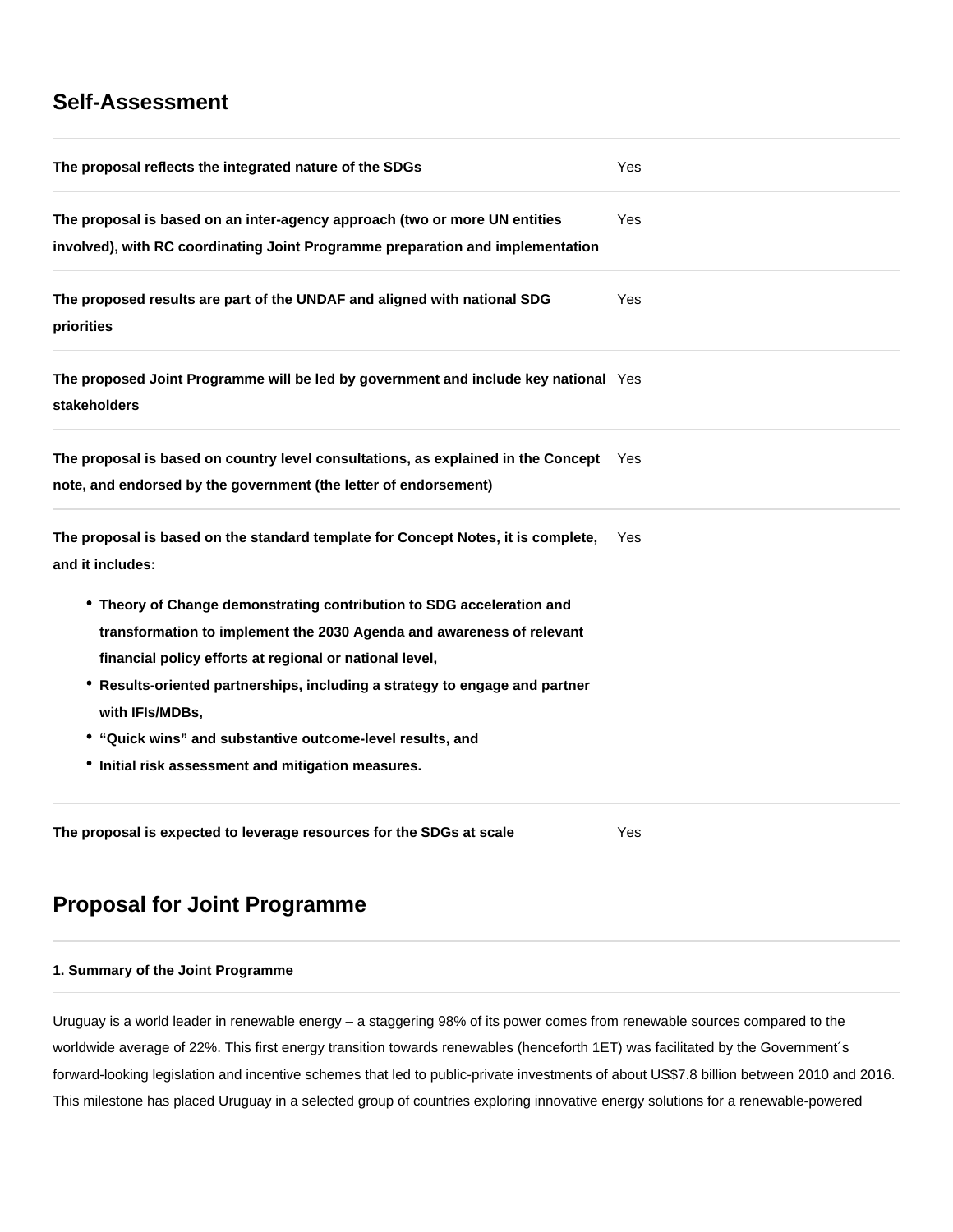future (IRENA, 2019). The newly elected Government also expects to boost competitiveness and innovation by capitalizing on Uruguay´s renewable energy investment opportunities and expertise.

Nonetheless, Uruguay still faces crucial energy-related challenges: a strong fossil-fuel dependency in industry and transport, vulnerable groups without access to safe and clean energy sources, the highest electricity prices in all South America and unequal access to the socio-economic opportunities created by the growth of the renewable energy sector.

The purpose of this joint programme (henceforth JP) is to support Uruguay´s 2nd energy transition (2ET), and aligned with the 2030 Agenda and the principle of LNOB, focus on making the renewable energy sector a driver of inclusion across the economy. This JP seeks to decarbonize the industry and transport sectors; secure universal access to renewable sources; and increase the innovation and competitiveness of the energy sector through decreased energy costs and increased participation of women in the clean energy economy. Beyond Uruguay, this program is expected to have a strong demonstration effect on innovative financing for developing countries.

The JP proposes an innovative financial mechanism and supporting actions to leverage public-private financing. Uruguay´s Renewable Energy Innovation Fund (REIF) will provide financing for a range of new and emerging renewable energy technologies, ventures and activities aligned with its funding scope.

This initiative builds on Uruguay´s unparalleled conditions for a 2ET: Uruguay´s structural renewable energy surplus, a strong ICT sector underpinned by very high level of digital connectivity (Uruguay is the only LAC country member of the Digital 9), strong government support (including from the government-owned power company), private sector appetite for clean-tech investment with gender lens, and the interest and financing of the Development Bank of Latin America (CAF) and the Inter-American Development Bank (IADB).

The UN´s value added is to help unleash untapped financing and strengthen the innovation ecosystem through public-private partnerships, and in so doing showcase how a 2ET can be critical to overall SDG acceleration, in Uruguay and beyond.

#### **2. Thesis and theory of change of the Joint Programme**

Uruguay sees a 2ET as a catalyst for competitiveness and better living standards and a strategy to advancing with three clusters of SDGs:

- Competitiveness cluster: SDGs 9, 17
- Inclusiveness/gender cluster: SDGs 5, 8
- Environmental sustainability cluster: SDGs 7, 11, 13
- Partnership for action on sustainable development: SDG 17.

Despite the high renewable content of its energy matrix, Uruguay still faces some energy-related challenges:

• Industry and transport, which combined account for 70% of energy consumption, still rely extensively on fossil-fuels and are major CO2 polluters;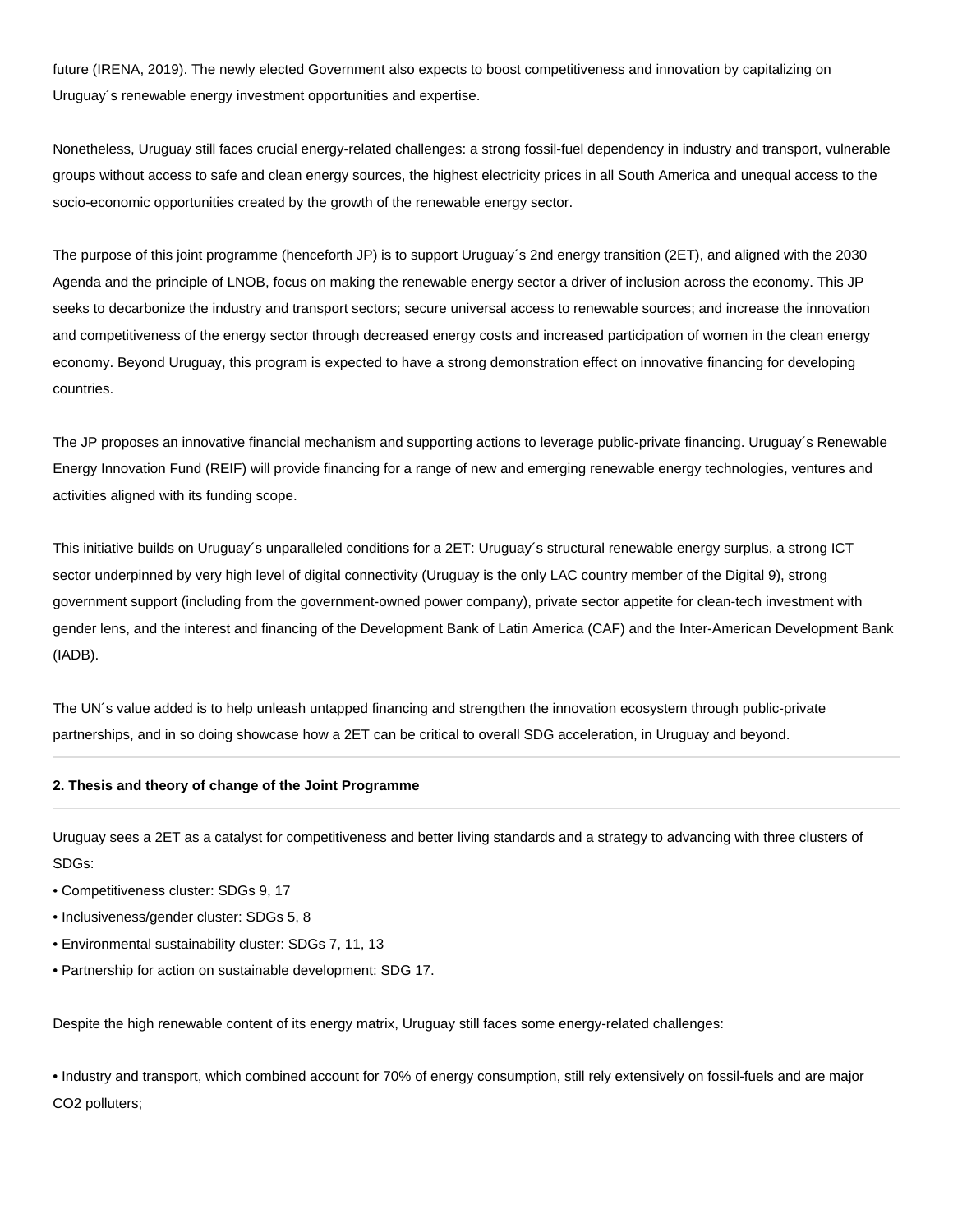• Renewable supply/demand imbalances in the power network affect the quality and availability of energy, which creates significant inefficiencies for business;

• Households in the lower income decile, women-led and/or in remote rural areas, still depend on unsafe, unhealthy and polluting energy sources and cannot afford cleaner ones;

• Women face barriers to enter and advance in the energy sector due to persisting cultural and social norms and the absence of a gender perspective in the sector´s corporate policies and practices.

Nonetheless, a set of enablers can be leveraged to move towards Uruguay's 2ET:

The 1ET put Uruguay at the forefront of renewable energy and resulted in a structural renewable energy surplus that has not been used at its fullest (2,000 GWh/year or 18% of Uruguay´s current energy demand);

• Uruguay´s 1ET was financed by the public/private sectors (US\$7.8 billion between 2010 and 2016) with a strong participation of foreign investors. Experience in public-private financing is an asset for the 2ET;

• Uruguay´s growing ICT sector has found a niche in the renewable energy sector. Thus, the 2ET can strengthen the country´s ICT innovation capabilities through the development and application of smart grid technologies and industry 4.0 solutions (i.e. internet of things, big data, blockchain);

• The 2ET is a priority in the government's development agenda. Uruguay´s National Determined Contributions propose a reduction of 29% in CO2 emissions intensity by GDP unit in the energy sector, including transport and industry.

Drawing on these enablers, the JP proposes four activities to unblock a financing potential to overcome the aforementioned challenges and accelerate SDG achievement:

1. The Renewable Energy Innovation Fund (REIF): to trigger large-scale financing for new and emerging renewable energy technologies, ventures and activities aligned with its funding scope –aiming for gender responsiveness and promoting gender impact investment in the renewable energy sector. These include:

a. Energy storage & demand management through smart grid technologies

b. Energy as a service

c. Other relevant technologies & applications (e.g. Power to X mainly for industry & electric mobility)

d. Waste management & treatment technologies

2. Technical Assistance and Feasibility Studies: to support firms´ access to the REIF, to validate new technologies and business models (considering the differentiated impact on women-led/women-owned businesses and the differentiated challenges they face to access capital).

3. Regulatory Framework Adjustment and Institutional Capacity Building: to guarantee that the use of the energy surplus is inclusive and its price preferential for certain groups.

4. Knowledge Development, Sharing and Technology Transfer by creating public-private partnerships for knowledge generation, promoting south-south and triangular cooperation.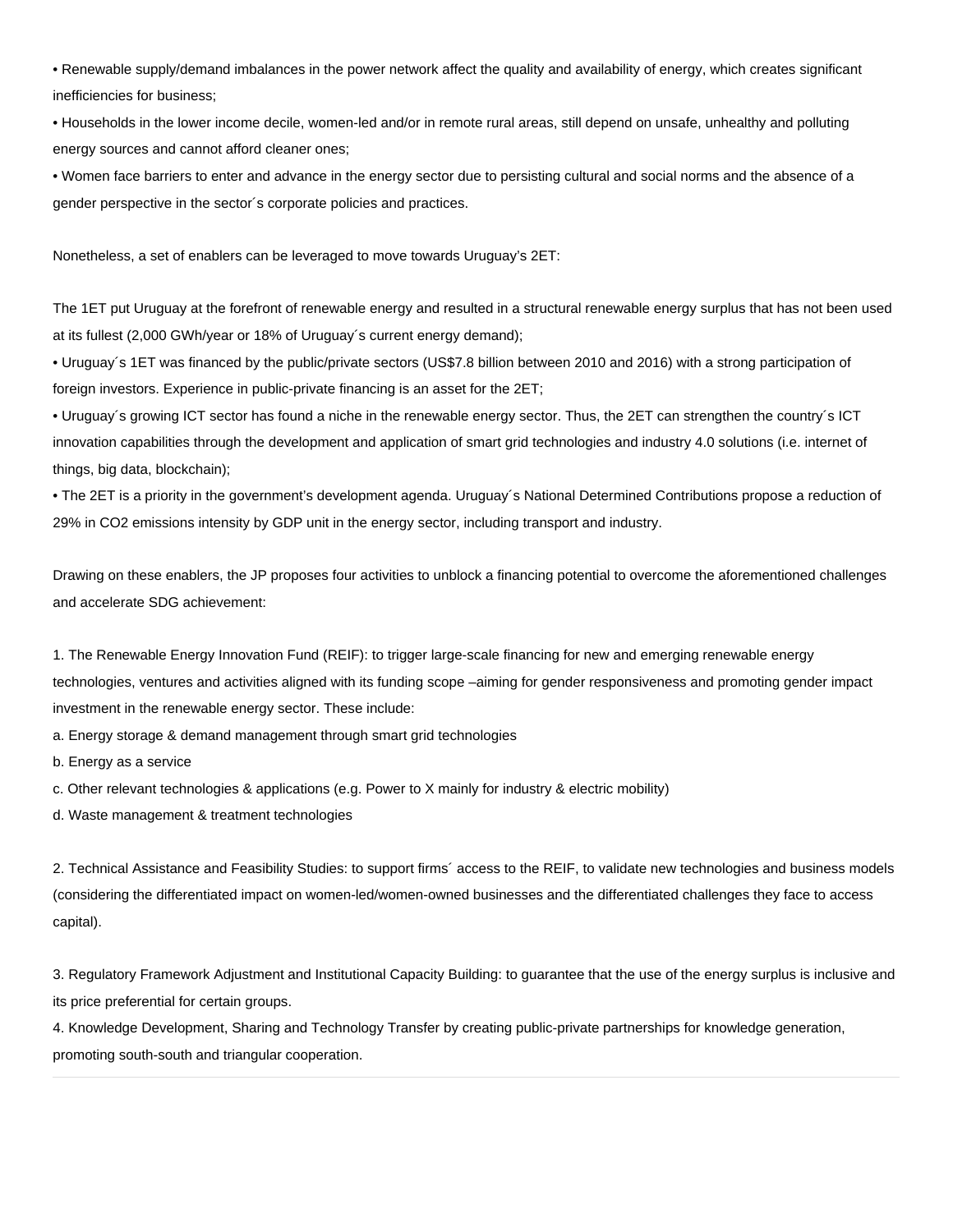#### (Immediate) Outputs:

• Decarbonization of key economic sectors, primarily industry and transport, reducing dependency on fossil fuels. Quick wins will be achieved through incentives to industrial sectors willing to adopt clean technologies;

• Giving the most vulnerable groups access to renewable energy, by removing specific technical and economic barriers. This would make Uruguay the first country in Latin America with universal energy access – and a champion of the LNOB principle;

• Improving the efficiency of the power network, through smart grid technologies. Quick wins will be achieved by mainstreaming energy demand management practices so that the energy provider can predict energy demand and supply, hence making better energyefficiency choices, which will impact quality and cost;

#### (Medium/long term) Outcomes:

• Enhanced private sector competitiveness. Energy quality will increase and costs will likely decline, which will improve the competitiveness of the private sector. Uruguay will also have in place a stronger innovation ecosystem for the renewable energy sector, translating into more business opportunities and demand for STEM professionals;

• Social/gender inclusiveness, through increased access to renewable energy for vulnerable groups due to reduced residential energy costs; socio-economic opportunities created by the growth of the renewable energy sector (in terms of job-creation, skill development, entrepreneurship and investment); and greater participation of women in the renewable energy economy, its labor market (in particular STEM occupations) and financial ecosystem.

• Environmental sustainability. While keeping its energy matrix clean, Uruguay will use its renewable energy surplus and clean tech innovation to decarbonize sectors such as industry and transport thus reducing GHG emissions. As Uruguay´s 2ET will call for the substitution of obsolete and polluting technologies, the adoption of waste management and treatment technologies and legislation will decrease pollution derived from hazardous waste.

• Scalability and replicability of catalyst funds for SDG financing. A catalyst fund will incentivize public-private financing and improve market conditions for impact investment beyond Uruguay´s renewable energy sector. It will also be a testing ground for a financial instrument with great potential for SDG financing that might be replicated internationally.

Sustainability of results will be achieved by emphasizing the development of institutional capacities, the improvements of the regulatory framework, the strengthening of the private sector, the development of an innovation ecosystem and the replicability of the financial instruments by engaging the private commercial banking system. All these, and Uruguay´s 2ET, will be priority areas in Uruguay´s next Cooperation Framework (2020-2025) under development.

#### **4. Describe the innovative nature of the Joint Programme**

This JP is innovative because:

• The link between the achievement of the SDGs with the specific theme of Uruguay´s 2ET showcases how to pursue the 2030 Development Agenda in a country that has already transitioned to a green energy matrix. This proposal aligns the objectives of policymakers, private sector, DFIs/IFIs, academia and the UN around a strategic national vision that will set Uruguay aside as one of the few countries to have completed two energy transitions in two decades. Pilot testing innovative solutions, learning lessons and adapting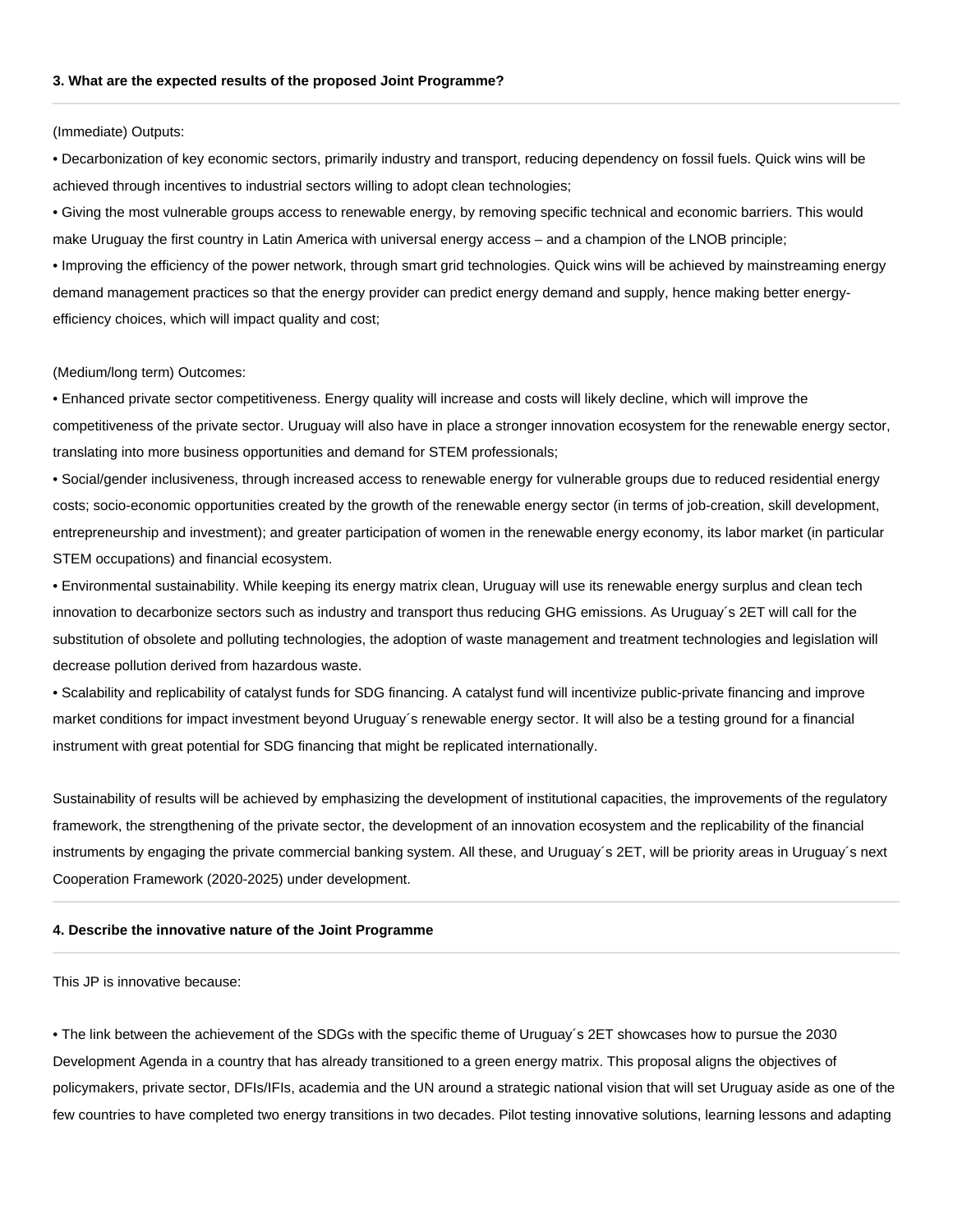this experience to conditions in other countries is by itself a major innovative spinoff of this JP.

• Linking Uruguay´s growing digital capabilities to provide technical solutions to the renewable energy sector is another innovative feature of the JP. This guarantees not only the desired environmental impact of decarbonization, but it also boosts Uruguay´s ICT innovation ecosystem, which is mainly led by SMEs.

• The financial instrument proposed is an innovative solution that has a sectoral focus yet it leverages existing public-private investments made during the 1ET, responds to the government´s current policy priorities, makes use of available incentives (renewable energy surplus) and serves the interests of the private sector. The financial instrument is indeed the missing piece, yet it would not function alone.

• The REIF is a catalyst investment fund that aims to bring together multilateral funding sources to finance intermediaries, other funds, specific projects and triple bottom line companies:

o It has the flexibility to invest indirectly in funds and other intermediaries, as well as to invest directly in companies or impact investment instruments such as Social Impact Bonds. The REIF can nurture a wider range of investment tools available to triple bottom line companies, whether by investing their own equity through a range of tools (private equity, debt, quasi-equity, convertible debt) or by fostering a market that offers a range of investment options ranging from market returns to patient capital including non-refundable inputs;

o It acts as a catalyzer to attract other investments (public, private and multilateral), making capital available to intermediaries and companies that would not have access without the support of the fund;

It is large enough in terms of assets under management (AUM) and broad enough in its impact approach to justify its economic viability, demonstrate commitment to long-term market development, and act as a multi-actor funding platform.

#### **5. Expected added value of the UN and the Joint SDG Fund**

After 70 years in the country the UN system remains a strong and credible partner in Uruguay. The UN is perceived as an impartial and trusted ally, backed up by a global network of experts and international standards. The UN retains a strong convening power among national actors, an asset that has brought to the table not only political parties, or civil society but more recently business interests and the innovation ecosystem. This is reinforced by the public perception of the UN as the guardian of the SDG agenda in Uruguay. As such, the UN is sought after by all stakeholders to legitimize and enable the much-needed public-private collaboration and co-creation that the Global Agenda requires.

Overall there is a myriad of initiatives run by the government, the private sector, the DFIs and the UN in Uruguay. This JP offers to serve as a platform to structure them all and to leverage investment opportunities. Therefore, the UN´s value added is to ´connect the dots´, change collaboration practices and unleash untapped financing. While Uruguay´s 2ET may happen without this JP, with it, we can ensure that the transition accelerates the achievement of the SDGs beyond the energy sector, securing and adhering to the principle of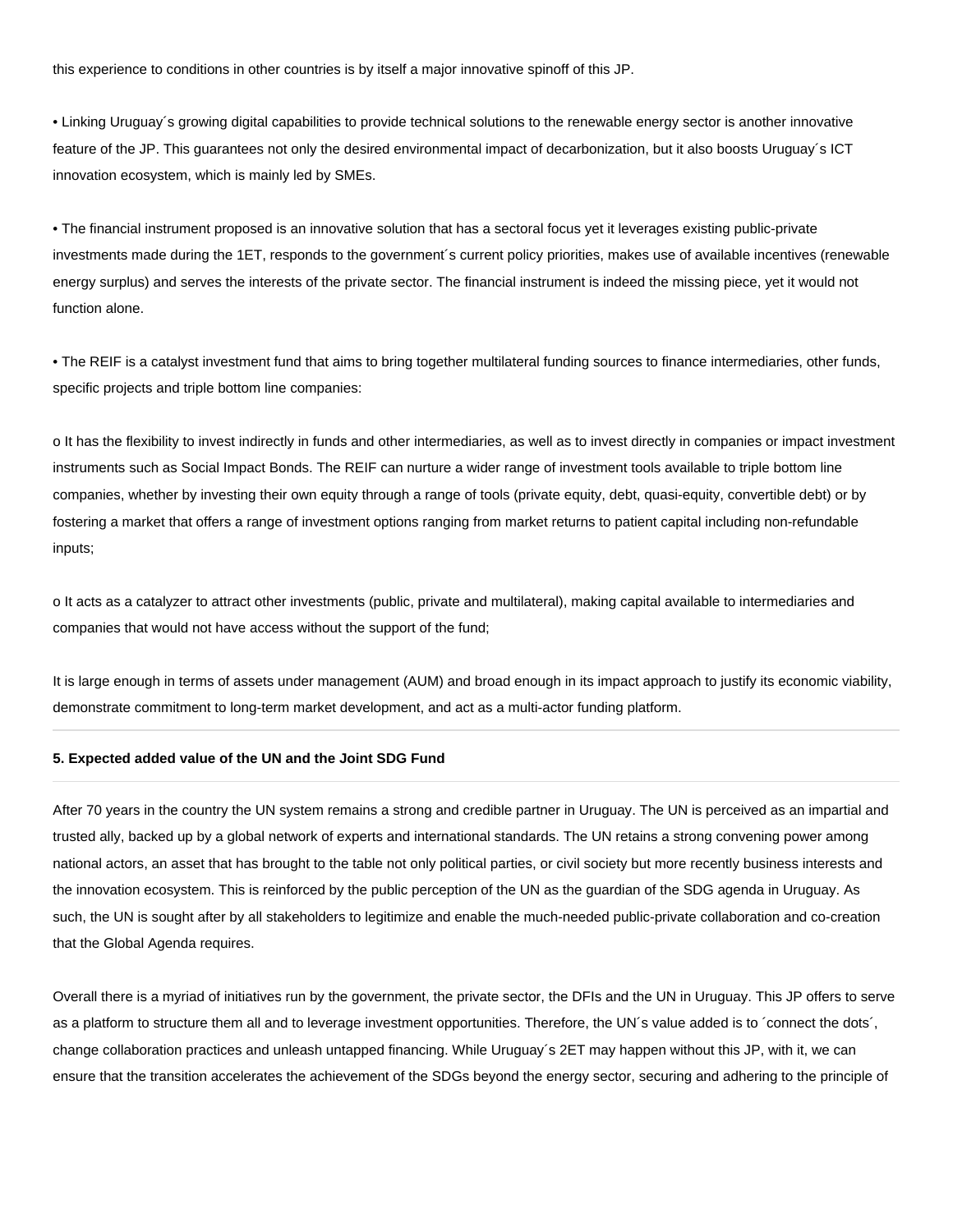#### LNOB.

The UN system has been actively providing technical expertise and funding on energy matters for some 20 years, mostly through UNDP, UNIDO and FAO´s programmes on: wind energy, electricity from biomass, clean transport, agro-waste for bioenergy, global clean tech innovation in the food and energy sectors, open source spatial electrification tools, among others. Similarly, the UN team has been actively involved regarding gender equality and the empowerment of all women with programmes on gender equality in business, women in STEM, and over 100 Uruguayan companies' signatory to the Women Empowerment Principles in last 18 months.

#### **6. Leadership and implementation of the Joint Programme**

The JP will bring together and will require the cooperation of a number of stakeholders:

• It will be led by the Ministry of Industry, Energy and Mining (MIEM) who will act as the main government counterpart for it defines and leads the implementation of the National Energy Policy;

• The Office of Planning and Budget in the Presidency, in charge of SDGs and PPPs, will bring other sectoral ministries to bear and ensure policy coherence between public and private efforts;

• The efforts of the Executive branch will be supported by the National Administration of Power Plans and Electrical Transmissions (UTE), the public company with the monopoly for electric energy distribution and commercialization. UTE will have a key role in establishing the market conditions, economic incentives and develop infrastructure and technology systems allowing energy surplus usage;

• UNIDO will be the lead UN agency in the implementation of the JP and will be seconded by UNDP. UNWomen will ensure the mainstreaming of the gender dimension throughout the program. The RCO will coordinate among implementing UN agencies and between the UN system and the government;

• The Development Bank of Latin America (CAF) and the Inter-American Development Bank will be key partners in the operationalization and co-funding of the RIEF as well as providing technical assistance and other financial products (e.g. loans) for energy infrastructure;

• The private sector (mainly industry and transport) and individual energy users will be among the beneficiaries of this program. They are expected to co-finance the necessary investment required for the adoption of new clean technologies or processes;

• Technology suppliers and ICT firms will support in providing clean tech solutions;

• The academic sector will contribute in the generation and sharing of new knowledge with a particular focus on its application to promoting sustainable energy business models.

#### **7. Expected period of implementation**

The expected period of implementation of the JP will be four years (2021-2024), which coincides with the beginning of the next UN´s Cooperation Framework in Uruguay (2020-2025) and falls squarely within the newly elected Government´s five-year term, avoiding government transitions during its implementation.

The program will start with a six-month inception/planning phase in which the following milestones will be achieved:

• The structure, scope and criteria of the financial instrument REIF will be designed;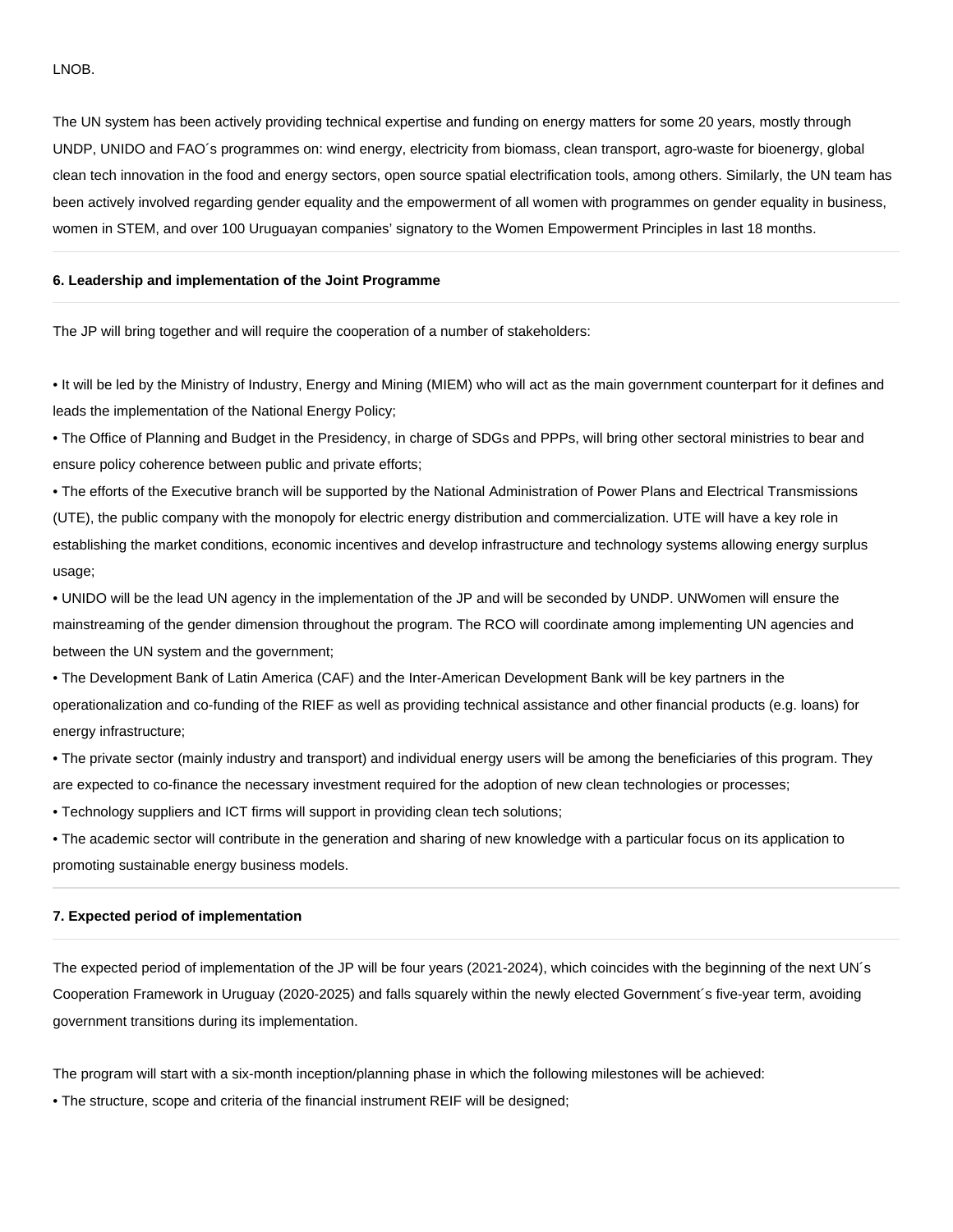- Agreement on the program governance structure;
- Elaboration of baselines for project impact assessment;
- Agreements with partners including DFIs and definition of responsibilities among UN implementing agencies;

The execution phase will take 3.5 years and will see the deployment of REIF and the other supporting activities. The independent midterm evaluation will be done in year 2 and a final evaluation in year 4. Ongoing monitoring will be carried out by UN implementing agencies with the overall coordinating role played by the RCO.

The JP will generate synergies with UNIDO´s forthcoming GEF7-funded project on ´Promoting the Circular Economy Transition in Uruguay´ in which the energy sector is priority; and with UNDP´s GEF-6 funded project "Promoting a Transition towards an efficient, inclusive and low emissions mobility" currently under implementation.

#### **8. Cost, co-funding, and co-financing of Joint Programme**

The REIF is conceived as a pilot which structure and learning's can then be replicated and used for the private / public co invest into other issues linked to SDGs.

The estimated size of the JP is US\$80,000,000, of which US\$10 million are requested to the Joint SDG Fund and US\$70 million will be mobilized from public sector, DFIs, and the private sector partners with a 40/60 split (40% of the funding will be contributed by the SDG Joint Fund, Public Sources, and DFIs and 60% by the private sector).

The SDG Joint Fund contribution to the JP will be allocated as follows:

• US\$100,000 on legal and structuring costs for the fund.;

• US\$7,500,000 allocated to the catalyst investment fund REIF to support co financing for a range of new and emerging renewable energy technologies, ventures and activities;

• US\$2,135,000 allocated to support the other three initiatives, namely technical assistance and feasibility studies; regulatory framework and institutional capacity building, and knowledge generation and sharing through south-south and triangular cooperation;

• US\$700,000 will be project administrative costs by the implementing UN agencies (assuming a flat admin cost of 7%);

Please note that if invited to submit a full proposal for this JD, it is estimated that US\$165,000 will be needed for the development of a full program proposal (see details in chapter 12).

Through REIF the JP aims at raising private sector/ multilaterals co-financing of around US\$54,000,000 mainly in the industry and electric mobility sectors through investments in innovation and clean technologies. Specific financial instruments and operative mechanisms for the private sector will be established in the project design phase.

Public sector co-financing is expected to reach US\$16,000,000 (over the overall lifespan of the program) through two main means: a) US\$4,000,000 (4-year period) through the Ministry of Industry, Energy and Mining's Sectoral Energy Fund (SEF). The JP will coordinate actions and generate synergies with the SEF to leverage results; and b) estimated US\$12,000,000 (4-year period) through UTE´s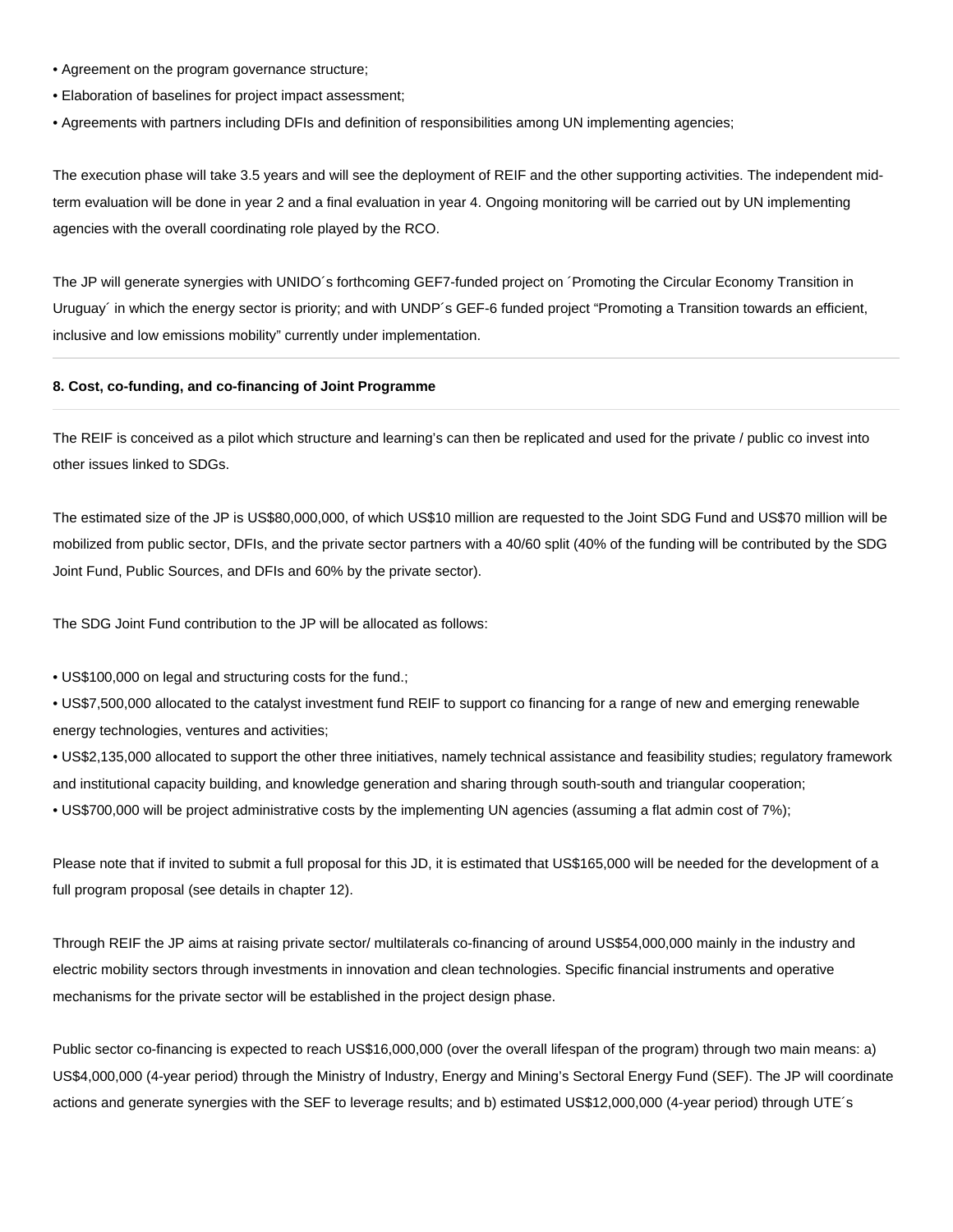investment in special tariffs and energy packages, smart grid technologies, energy as a service using ICTs, and R&D projects.

#### **9. Risk assessment**

There are some risks associated to the implementation of the JP, yet the proposal includes accompanying mitigation measures to address them:

• Low demand for the REIF. The establishment of a catalyst investment fund may suffer from private sector´s lack of interest or low accessibility, particularly by MSMEs. Low demand may have to do with the fund´s sectoral focus, co-financing and/or technical requirements as well as firms´ limited capacity to apply. To counter this the JP will do two things: On the one hand, the REIF´s criteria and requirements will be fine-tuned to meet demand for clean technology innovation in the energy sector. While industry and transport seem the obvious sectors, the technologies to focus on (both in terms of performance and costs) need further analysis. On the other, the JP will provide technical assistance to support firms´ accessing the REIF;

• Slowness in adjusting/modifying the regulatory and normative framework. The REIF requires a strong government´s buy-in for the whole duration of the JP. While we know that the program lifespan coincides with the new administration and the theme is highly strategic, delays in passing/executing laws and decrees may however compromise the impact of the REIF. At the same time UTE´s preferential use and price for the renewable energy surplus needs to be agreed upon. Understanding that this is a major risk factor, the JP contemplates supporting institutional capacity in key government agencies and setting a reform team of legal experts to work closely with the government;

• Scalability and replicability of the REIF inside and outside Uruguay. Given that the REIF is a new funding instrument that has no precedence in the developing world, there is the risk that the REIF, if successful, only applies to Uruguay´s particular conditions and only to the renewable energy sector. This concern can partly be mitigated in three ways: a) the JP uses the REIF and the renewable energy sector to showcase the overall shift towards catalyst impact investment funds to leverage multi-stakeholder financing and how it applies to other sectors; b) the knowledge development platform proposed in the JP will shed light on drivers, lessons learned, state-ofthe-art technologies to promote south-south and triangular cooperation; c) the engagement of regional leading DFIs such as CAF/IADB will facilitate the replicability of novel funding instruments in Latin America;

#### **10. Convening the private sector and engaging IFIs/DFIs**

This JP builds on the UN´s strong track record of engagement with the private sector in the country, Uruguay´s private sector investment opportunities in the energy sector and good private sector co-funding record within UN-led GEF programs (i.e, UNIDO´sUS\$600,000 GEF funded Biovalor project raised US\$1,3 million in private co-funding).

The UN has been an active member of Uruguay´s Task Force on Impact Investment and the National Advisory Board of the GSG over the last two years. This has allowed early discussions with CAF and the IADB and both institutions have shown interest on the theme as well as the financial instrument. We envisage their engagement via: a) straight financial contributions to the REIF; b) leveraging the REIF to anchor other financial instruments (e.g. loans) for energy infrastructure (electric mobility is of particular relevance); and c)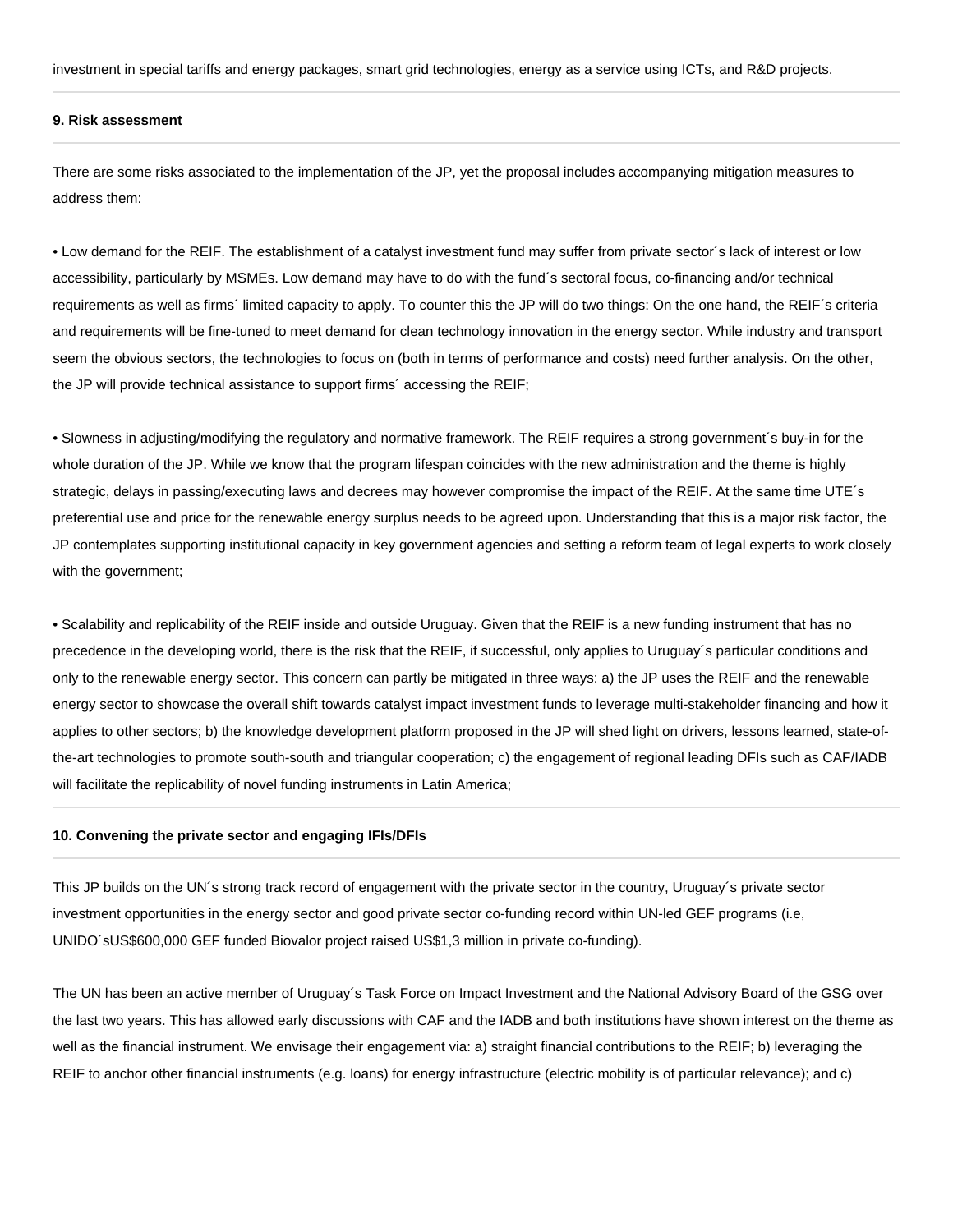Moreover, together, our component 1 proposal under this call and the sector-specific financial instrument proposed in this JP, set the multi-stakeholder impact investment framework for SDG financing in Uruguay and consolidates the UN´s role in attracting private sector financial, human and innovation capacities in support of the 2030 Agenda.

#### **11. Leverage and catalytic function**

The Office of the Resident Coordinator together with UNDP have commissioned a study on impact investment market conditions in Uruguay that provided us with clear evidence that this initiative could leverage high scale capital. In the study, key public and private stakeholders express their strong interest and commitment to invest in Uruguay´s 2ET. First, the incoming government stresses the importance to invest in clean tech renewable energy, the conversion of fuel- based transport to electro-mobility, the energy inclusion of underserved communities, and smart grids. Second, multilateral agencies such as the IADB and CAF share their plans to invest in developing the impact investment framework for Uruguay´s renewable energy sector. Finally, intermediaries such as accelerators and incubators are interested in investing in technology-driven start-ups to provide advanced solutions (e.g. blockchain) for the renewable energy sector.

The REIF will be designed to have 40% of its funding coming from the Joint SDG Fund together with public sources at below market prices or collateral to incentivize private sector investment and reduce risk. The rest 60 % is expected from the private sector and multilateral agencies that seek market or slightly below market / riskier investment returns. This represents a 1.66 multiplier to be leveraged by the UN, the public sector and multilateral investment through private financing. Overall the private finance leverage is estimated at 62.5%, which includes market return investments from multilaterals as well as private.

The REIF intends to bridge the financial gap between firms seeking capital, investors, financial institutions, multilateral agencies and the government seeking impact in the context of Uruguay´s 2ET. While the REIF focuses on clean-tech innovation in the renewable energy sector, it will foster the development of financial instruments and practices for other sectors. It will do so by: a) providing the scale and expertise to build investors´ confidence to shift to impact investment; b) developing and spreading impact measures and management; and c) strengthening intermediary capacities.

If successful, the potential of regional replicability increases given the engagement of the two largest DFIs in Latin America (the IADB and CAF) and the UN´s big push for innovative clean-tech solutions to combat climate change, where the energy sector plays a major role. At the moment, the REIF stands alone as an innovative sector-specific financial instrument not yet tested in Latin America that follows the success and catalytic effects of Big Society Capital (BSC) in the UK.

#### **12. Technical support and seed funding**

The JP and the design and implementation of the REIF will require the following technical assistance and seed funding:

a) Technical support to design and anchor "The Renewable Energy Innovation Fund (REIF)" considering the following:

• Anchoring REIF´s legal status and purpose to Uruguay´s regulatory framework and existing initiatives;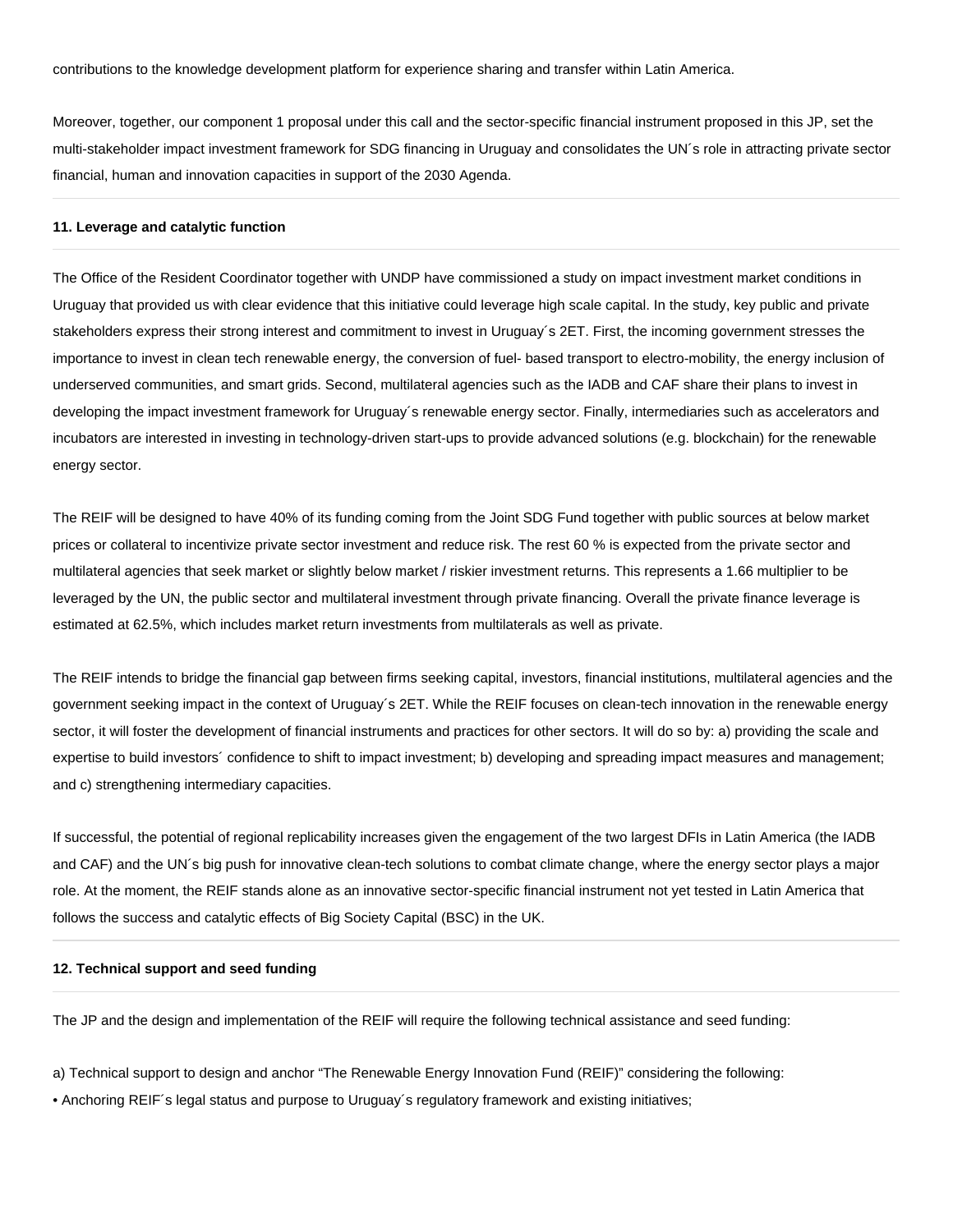• Establishing its governance & administration, defining stakeholders' roles and institutional commitments;

• Refining its financial structure & instruments taking into account the private sector and investors´ needs for short, medium- and longterm impact;

• Defining the sustainability strategy to guarantee long term impact;

• Establishing preliminary agreements between the financial instrument and Uruguay´s National Administration of Power Plans and Electrical Transmissions (UTE) to create synergies between UTE´s commercial strategy in the energy sector and the REIF´s support instrument for private sector investment;

This will require an interdisciplinary technical team composed by legal, financial and energy experts for an estimated cost of US\$60,000.

b) Technical support to develop technical and economic feasibility studies with the aim to validate REIF's sector initial prioritization (transport and Industry), size and externalities:

• Determine the viability and market demand for clean technologies in energy storage, smart grid, energy as a service, power-to-X and waste management and treatment technologies;

- Fine tune the investment allocation in the REIF based on its capacity to leverage untapped funding potential;
- Assess public infrastructure for the renewable energy sector;

• Assess the social and environmental impact of the REIF, with particular emphasis on reduction of CO2 emissions and improved living conditions of underserved groups, particularly women in precarious conditions;

This will require an interdisciplinary technical team composed by financial, waste management and energy experts for an estimated cost of US\$ 40,000.

c) Technical support to develop a roadmap for the establishment of a clean tech innovation renewable energy knowledge platform. Assistance should first be focused on identifying key players (both nationally and internationally), new opportunity sectors, technologies and ICT applications.

This will require an expert from international energy think-tank for an estimated cost of US\$30,000.

d) Technical support to develop the full project document taking into account all studies mentioned above.

This will require an international consultant for an estimated cost of US\$35,000

The total seed funding required is US\$165,000.

## Signatures

Signed Signature Form [Signature Page & TOC Uruguay\\_0.docx](https://sdgfinancing.jointsdgfund.org/system/files/2020-03/Signature Page & TOC Uruguay_0.docx) 192.21 KB

## Government Endorsement